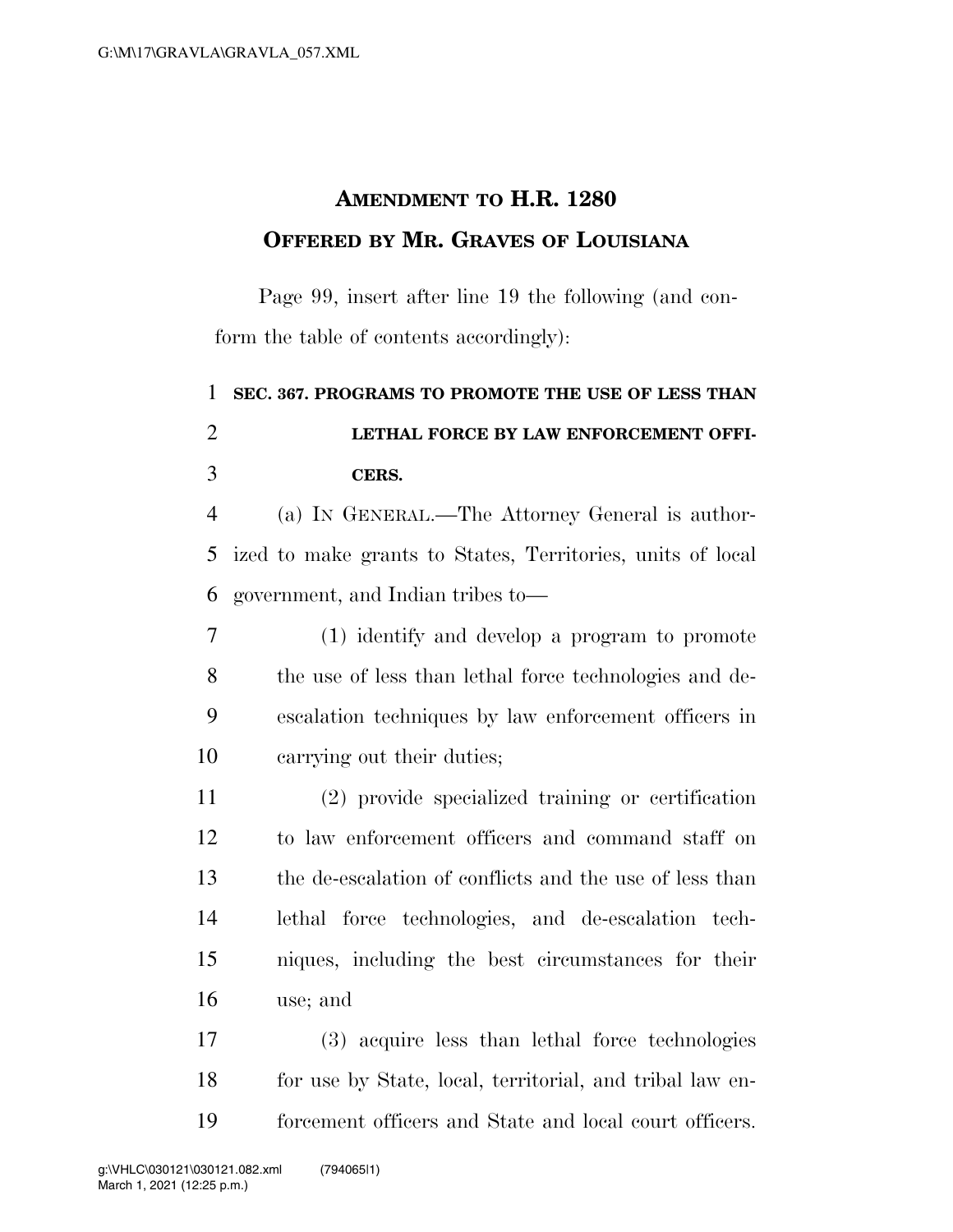(b) DEFINITIONS.—For the purposes of this section, the term ''less than lethal force device'' means any device that is not intended to cause death and instead is designed for the purpose of incapacitating, immobilizing, or stun- ning a human being through the inflection of any impair- ment of physical condition, function, or senses, including physical pain or discomfort. To qualify as a ''less than lethal force device'', the device, when properly used, should not leave any lasting or permanent incapacitation, discom- fort, pain, or other injury or disability. The term— (1) includes the frame or receiver of any device that is designed to or that has been converted to expel or propel less lethal ammunition by any action, mechanism, or process; but (2) does not include any of the following unless

 the part or device has been converted as described this section:

 (A) Pistol, revolver, rifle, shotgun, or other firearm.

 (B) When used as designed or intended by the manufacturer, any weapon that is com- monly regarded as a toy gun, and that as a toy gun is incapable of inflicting any impairment of physical condition, function, or senses.

(C) A destructive device.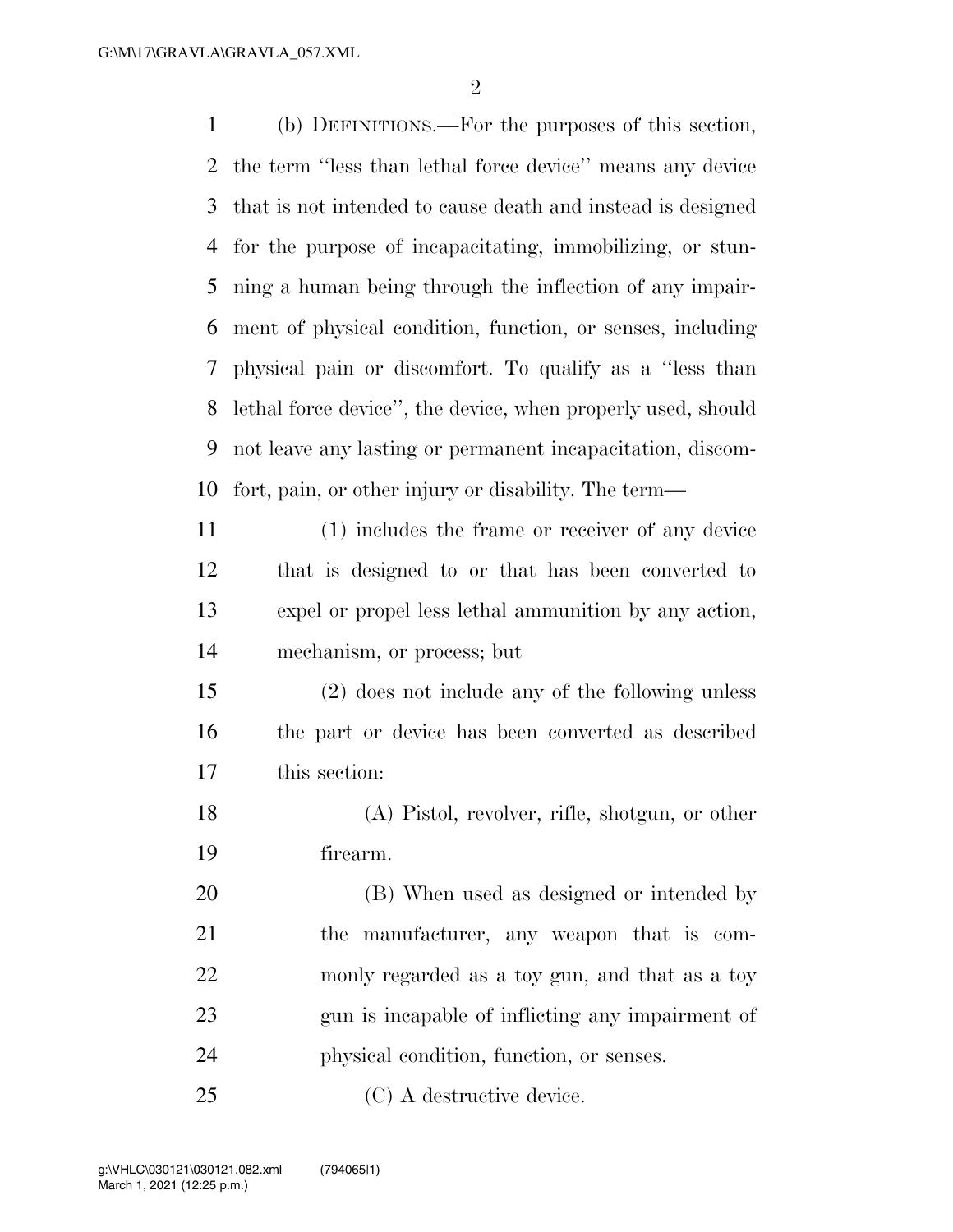| $\mathbf{1}$   | $(D)$ A tear gas weapon.                                      |
|----------------|---------------------------------------------------------------|
| $\overline{2}$ | (E) A bow or crossbow designed to shoot                       |
| 3              | arrows.                                                       |
| $\overline{4}$ | (F) A device commonly known as a sling-                       |
| 5              | shot.                                                         |
| 6              | (G) A device designed for the firing of stud                  |
| $\overline{7}$ | cartridges, explosive rivets, or similar industrial           |
| 8              | ammunition.                                                   |
| 9              | (H) A device designed for signaling, illu-                    |
| 10             | mination, or safety.                                          |
| 11             | (c) USES OF FUNDS.—Grants awarded under this                  |
| 12             | section shall be—                                             |
| 13             | (1) distributed directly to the State, unit of                |
| 14             | local government, territorial government, or Indian           |
| 15             | tribe by the Bureau of Justice Assistance; and                |
| 16             | $(2)$ used for the identification, acquisition, or            |
| 17             | training in less than lethal force technology for law         |
| 18             | enforcement officers in the jurisdiction of the grant-        |
| 19             | ee.                                                           |
| 20             | (d) APPLICATION.—The chief executive officer of an            |
| 21             | eligible entity seeking a grant under this section shall sub- |
| 22             | mit to the Bureau an application at such time, in such        |
| 23             | manner, and containing such additional information as the     |
| 24             | Office may reasonably require.                                |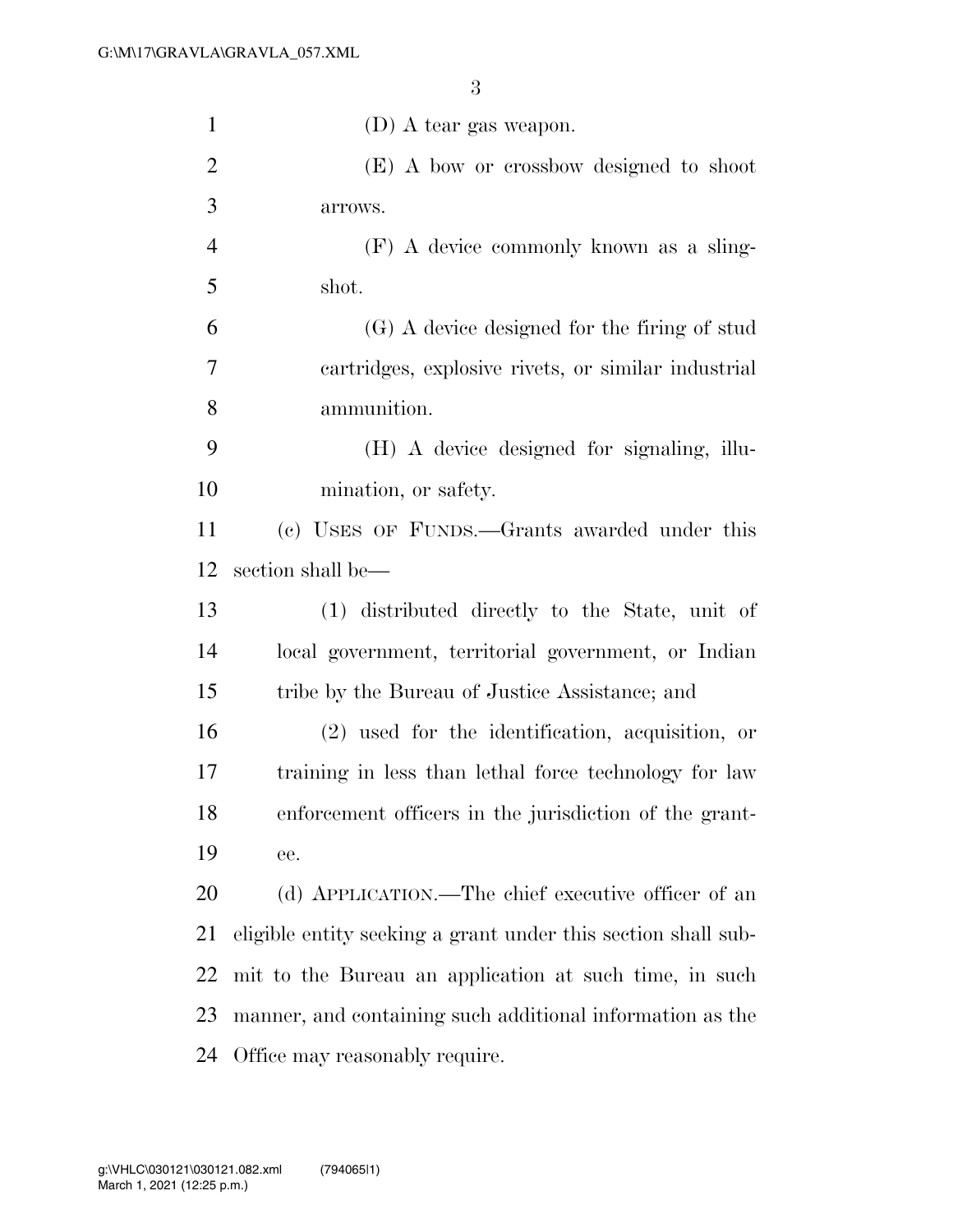(e) PREFERENTIAL CONSIDERATION.—In awarding grants under this section, the Attorney General may give preferential consideration, if feasible, to an application from a jurisdiction that—

 (1) has the greatest need for less than lethal force technology, as determined by the Attorney General and published in public guidance;

 (2) has, or will institute, a mandatory policy that requires on-duty law enforcement officers to carry less than lethal force technology with them whenever feasible; and

 (3) has, or will institute, a mandatory less than lethal force technology deployment training policy for all law enforcement command staff.

 (f) MINIMUM AMOUNT.—Unless all eligible applica- tions submitted by any State or unit of local government within such State for a grant under this section have been funded, such State, together with grantees within the State (other than Indian tribes), shall be allocated in each fiscal year under this section not less than 0.50 percent of the total amount appropriated in the fiscal year for grants pursuant to this section, except that the United States Virgin Islands, American Samoa, Guam, and the Northern Mariana Islands shall each be allocated .25 per-cent.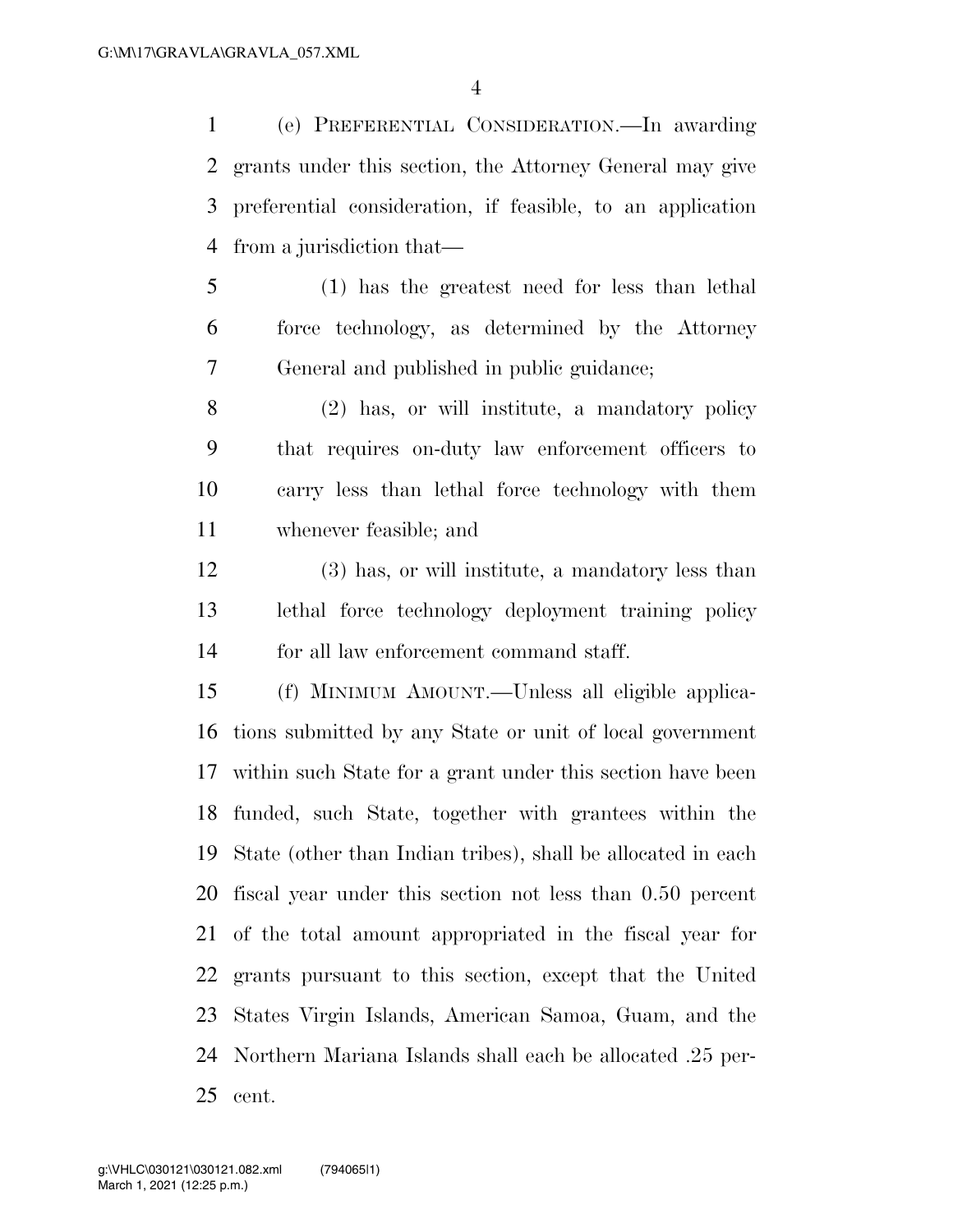(g) MAXIMUM AMOUNT.—A qualifying State, unit of local government, territory, or Indian tribe may not re- ceive more than 5 percent of the total amount appro- priated in each fiscal year for grants under this section, except that a State, together with the grantees within the State, may not receive more than 20 percent of the total amount appropriated in each fiscal year for grants under this section.

(h) MATCHING FUNDS.—

 (1) IN GENERAL.—The portion of the costs of a program provided by a grant under subsection (a) may not exceed 75 percent, except as described under paragraph (4).

 (2) INDIAN ASSISTANCE.—Any funds appro- priated by Congress for the activities of any agency of an Indian tribal government or the Bureau of In- dian Affairs performing law enforcement functions on any Indian lands may be used to provide the non- Federal share of a matching requirement funded under this subsection.

21 (3) LIMITATION ON MATCHING FUNDS.—A State, unit of local government, territory, or Indian tribe may not use funding received under any other Federal grant program to pay or defer the cost, in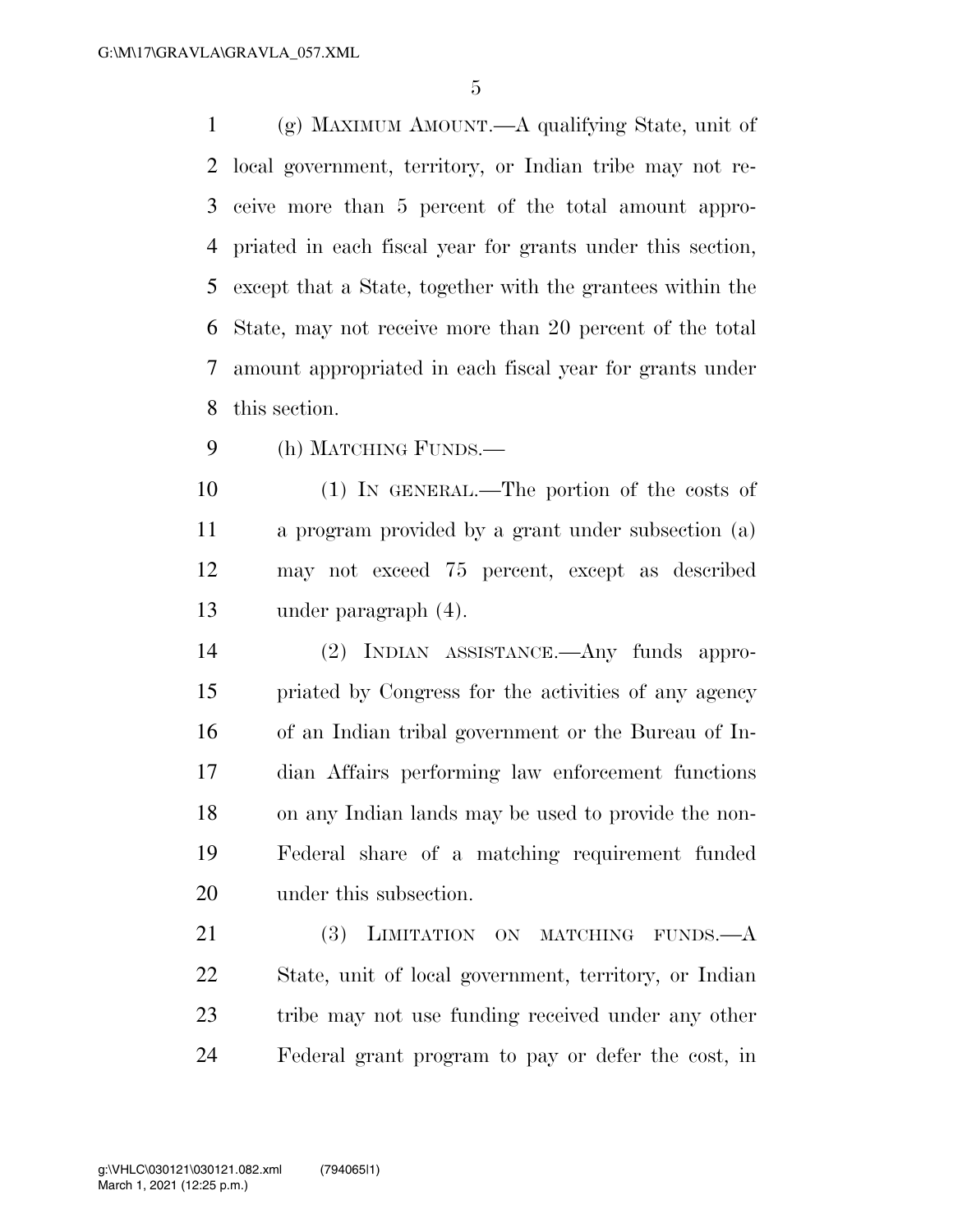whole or in part, of the matching requirement under paragraph (1).

 (4) WAIVER.—The Attorney General may waive, in whole or in part, the match requirement of paragraph (1) in the case of exceptional fiscal hard- ship, as determined by the Attorney General and published in public guidance.

 (i) ALLOCATION OF FUNDS.—Funds available under this section shall be awarded to each qualifying unit of State, local, territorial, or tribal government who has com- pleted a training or certification in the proper use the less than lethal force technology through the Community Ori- ented Policing Services (COPS) Office, as described in section (j). Any remaining funds available under this sec-tion shall be awarded to other qualifying applicants.

 (j) TRAINING.—The Attorney General, acting through the Community Oriented Policing Services (COPS) Office–—

 (1) shall develop and carry out projects for the purpose of training law enforcement officers, includ- ing leadership and command staff, and State and local court officers, in the proper use and deploy- ment of less than lethal force technologies and de-escalation techniques; and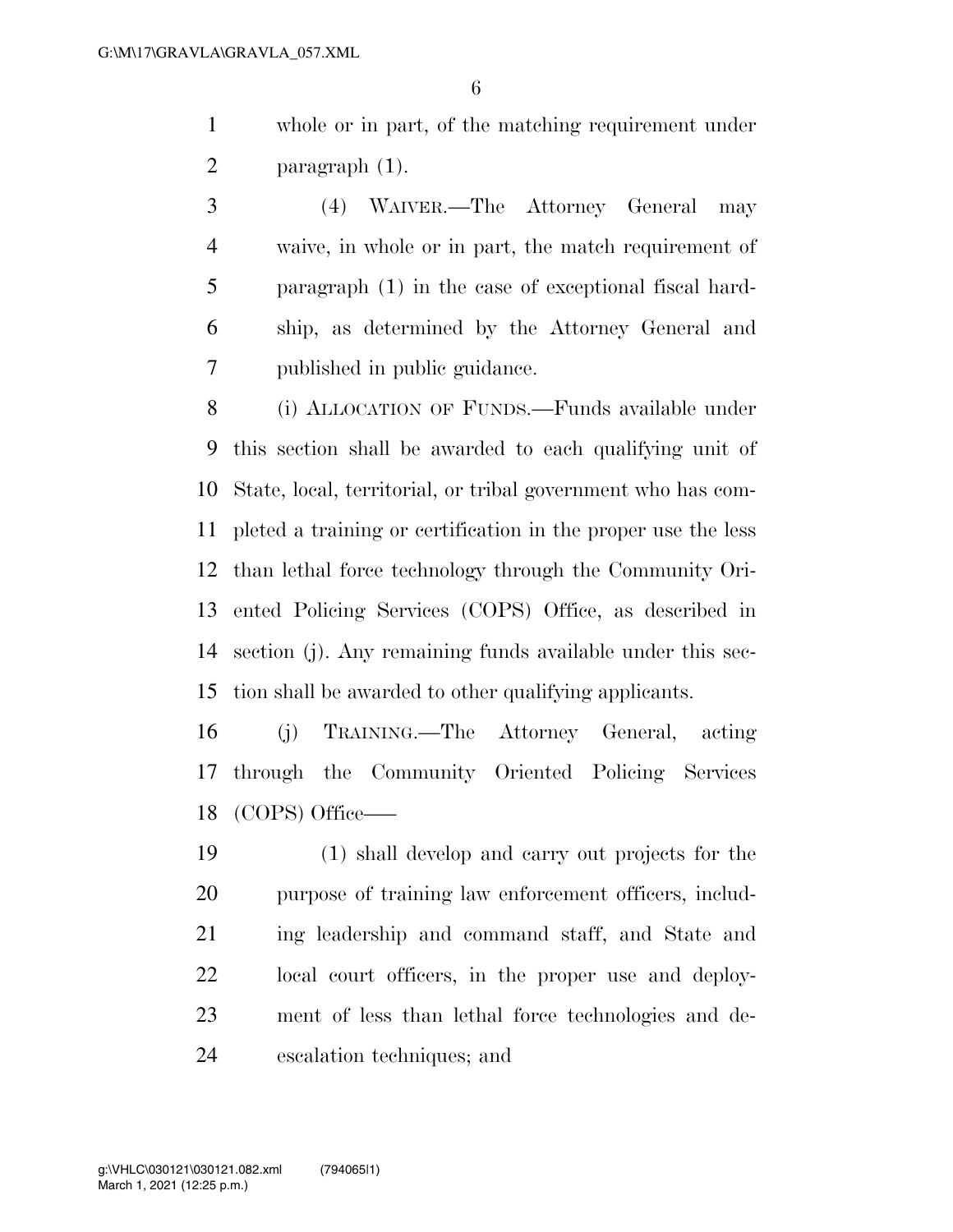(2) may make grants to and contracts with public and private agencies, institutions, and organi- zations for the purpose of training representatives and personnel of public and private agencies to re- search, develop, and promote the use of less than le- thal force technologies and de-escalation techniques by law enforcement officers.

 (k) TECHNICAL ASSISTANCE.—The Attorney Gen- eral, acting through the Community Oriented Policing Services (COPS) Office—

 (1) shall develop and implement projects through the Community Oriented Policing Services (COPS) Office for the purpose of providing technical assistance to State, local, territorial, and tribal gov- ernments in the establishment, implementation, and operation of programs, projects, and activities for which financial assistance is provided to promote the use of less than lethal force by law enforcement offi-cers; and

 (2) may make grants to and contracts with public and private agencies, institutions and organi- zations, for the purpose of providing technical assist- ance to personnel of public and private agencies in the establishment, implementation, and operation of programs, projects, and activities for which financial